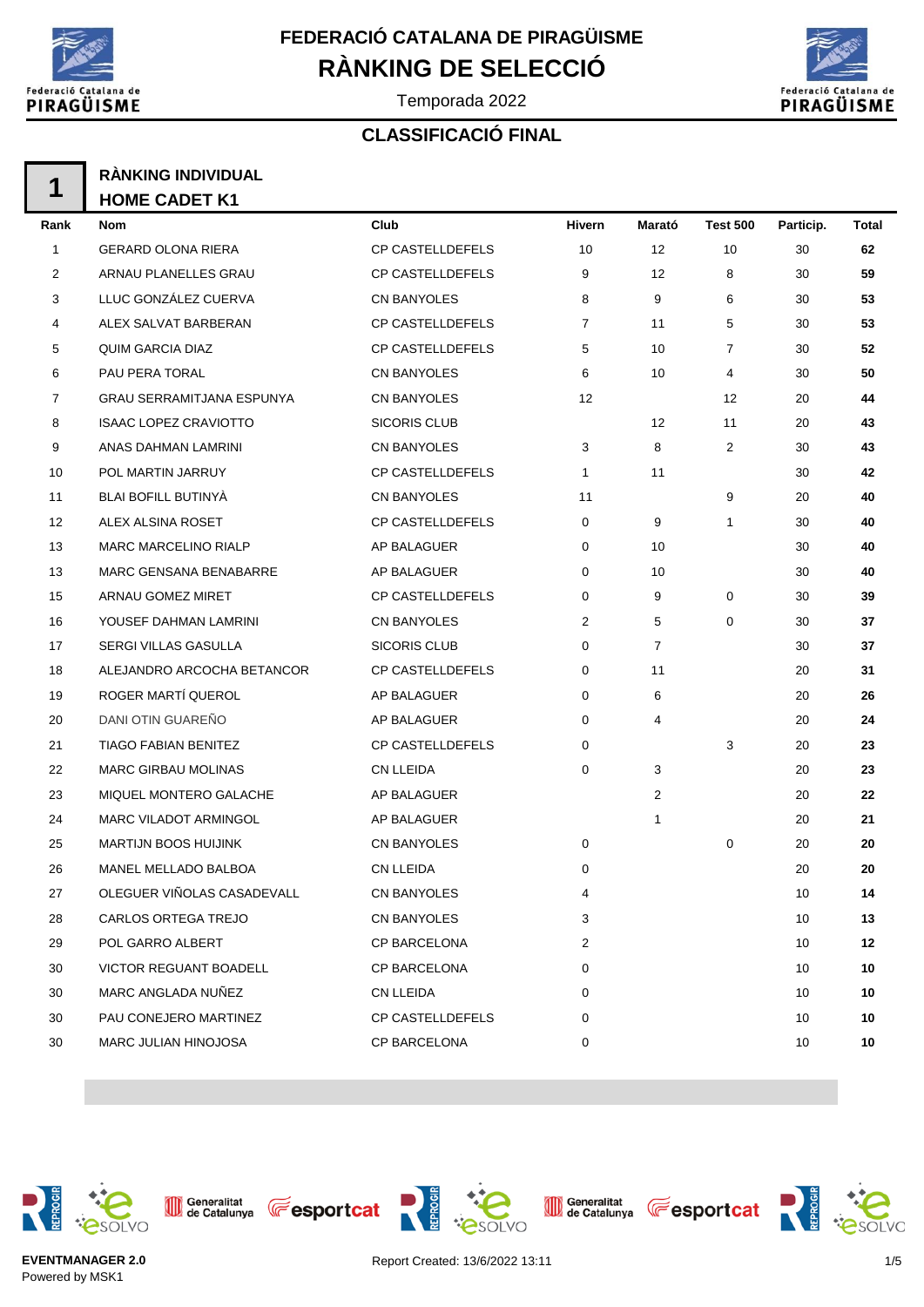



Temporada 2022

#### **CLASSIFICACIÓ FINAL**

|      | <b>RÀNKING INDIVIDUAL</b> |
|------|---------------------------|
|      | <b>DONA CADET K1</b>      |
| Rank |                           |

| Rank           | <b>Nom</b>                    | Club                    | <b>Hivern</b>  | Marató         | <b>Test 500</b> | Particip. | <b>Total</b> |
|----------------|-------------------------------|-------------------------|----------------|----------------|-----------------|-----------|--------------|
| 1              | EVA MASANA MUÑOZ              | <b>CP CASTELLDEFELS</b> | 12             | 12             | 11              | 30        | 65           |
| 2              | EMMA JORDÀ CAMÓ               | <b>CN BANYOLES</b>      | 8              | 12             | $\overline{7}$  | 30        | 57           |
| 3              | <b>JOANA VERGES COSTA</b>     | <b>CN BANYOLES</b>      | 4              | 12             | 10              | 30        | 56           |
| 4              | ARIADNA TEJERO MUÑOZ          | <b>CP CASTELLDEFELS</b> | 9              | 8              | 9               | 30        | 56           |
| 5              | <b>JULIA PADILLA MORENO</b>   | <b>SICORIS CLUB</b>     | 7              | 10             | 8               | 30        | 55           |
| 6              | <b>TIARA SMET GUERRA</b>      | <b>CP CASTELLDEFELS</b> | 5              | 11             | 6               | 30        | 52           |
| $\overline{7}$ | LLUNA BUSQUETA PALMER         | <b>SICORIS CLUB</b>     | 6              | 9              | 4               | 30        | 49           |
| 8              | PAULA CULLELL ZAMUDIO         | <b>CN BANYOLES</b>      | 11             |                | 12              | 20        | 43           |
| 9              | ARIADNA MARTIN MUÑOZ          | <b>CP CASTELLDEFELS</b> | 3              | $\overline{7}$ | 3               | 30        | 43           |
| 10             | DUNA GONZÁLEZ CARDUS          | <b>CN BANYOLES</b>      | 10             |                | 5               | 20        | 35           |
| 11             | <b>BLANCA ALUBIERRE</b>       | <b>CP CASTELLDEFELS</b> | 0              |                | $\overline{2}$  | 20        | 22           |
| 12             | <b>ERIN SANZ MASSOT</b>       | <b>SICORIS CLUB</b>     | $\mathbf 0$    |                |                 | 20        | 20           |
| 13             | <b>LLUM HIDALGO PUJOL</b>     | <b>CN BANYOLES</b>      | $\overline{2}$ |                |                 | 10        | 12           |
| 14             | JUDIT PLANAGUMÀ SALA          | <b>CN BANYOLES</b>      | 1              |                |                 | 10        | 11           |
| 15             | <b>MARIONA TARRADAS MATEU</b> | <b>CN BANYOLES</b>      | 0              |                |                 | 10        | 10           |
|                |                               |                         |                |                |                 |           |              |

| 3    | RÀNKING INDIVIDUAL<br><b>DONA CADET C1</b> |              |        |        |                 |           |              |
|------|--------------------------------------------|--------------|--------|--------|-----------------|-----------|--------------|
| Rank | <b>Nom</b>                                 | Club         | Hivern | Marató | <b>Test 500</b> | Particip. | <b>Total</b> |
|      | LILA PIJUAN PUJOL                          | SICORIS CLUB |        | 12     | 12              | 20        | 44           |
|      |                                            |              |        |        |                 |           |              |









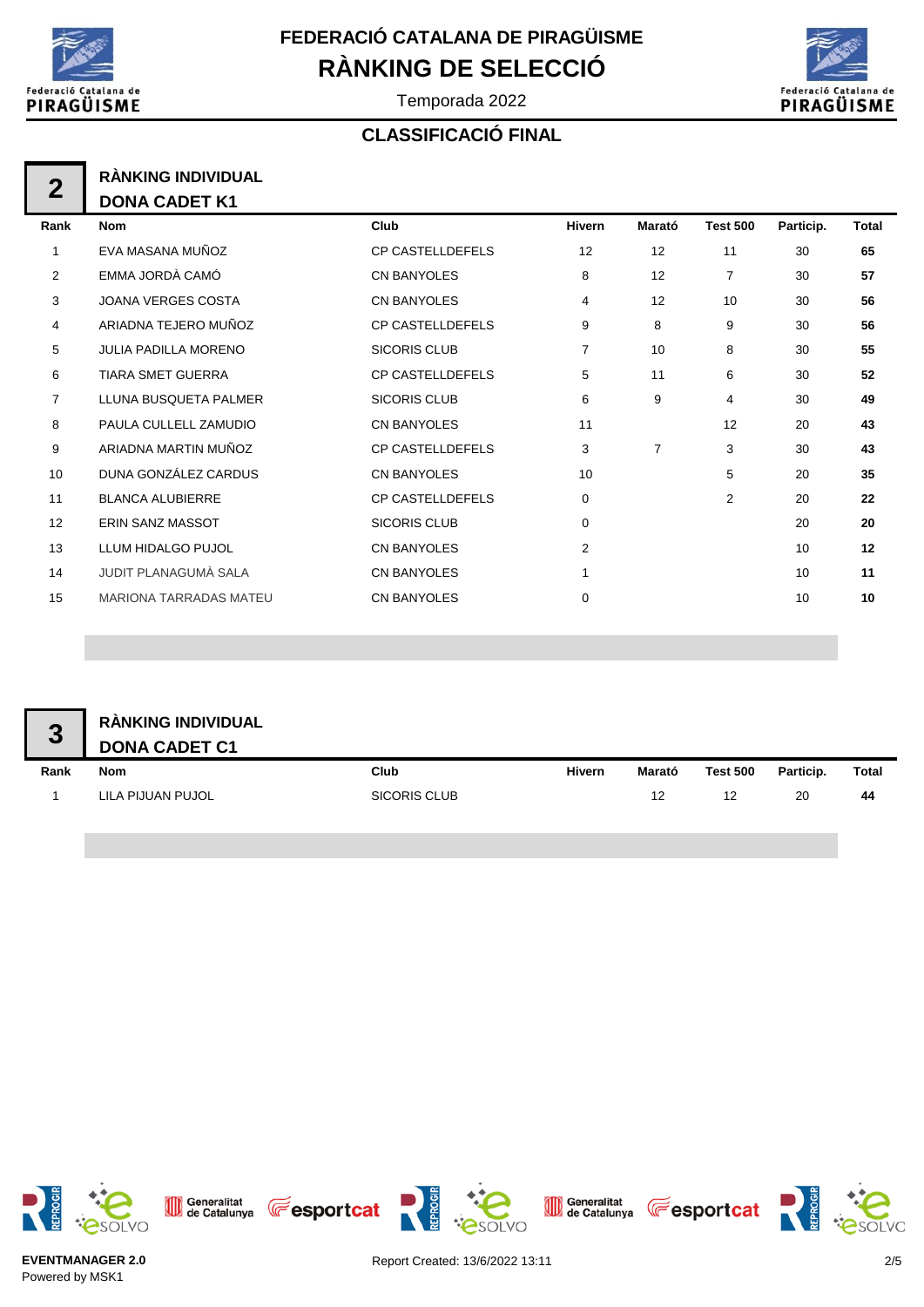

Temporada 2022



#### **CLASSIFICACIÓ FINAL**

| RÀNKING INDIVIDUAL     |
|------------------------|
| <b>HOME JUVENIL K1</b> |

| Rank           | <b>Nom</b>                      | Club                    | <b>Hivern</b> | Marató | <b>Test 500</b> | Particip. | Total |
|----------------|---------------------------------|-------------------------|---------------|--------|-----------------|-----------|-------|
| 1              | MARC ANDRADE TARRADAS           | <b>CN BANYOLES</b>      | 12            | 12     | 11              | 30        | 65    |
| 2              | ARNAU GRÀCIA GARCIA             | <b>CN BANYOLES</b>      | 10            | 12     | 10              | 30        | 62    |
| 3              | PAU PIJUAN PUJOL                | <b>SICORIS CLUB</b>     | 8             | 11     | 12              | 30        | 61    |
| 4              | LUIS ALEJANDRO ORTEGA TREJO     | <b>CN BANYOLES</b>      | 9             | 12     | 8               | 30        | 59    |
| 5              | MARCEL-LÍ COROMINAS PRATS       | <b>CN BANYOLES</b>      | 11            | 11     | 4               | 30        | 56    |
| 6              | SERGI FARRÉS TEIXIDOR           | <b>CN BANYOLES</b>      | 4             | 12     | 6               | 30        | 52    |
| $\overline{7}$ | <b>MARC GARCIA SARAROLS</b>     | <b>CN BANYOLES</b>      | 7             | 9      | 5               | 30        | 51    |
| 8              | CHADI DAHMAN LAMRINI            | <b>CN BANYOLES</b>      | 6             | 11     | 3               | 30        | 50    |
| 9              | <b>MIKHAYLO PRUDKY</b>          | <b>CN BANYOLES</b>      |               | 10     | 9               | 30        | 49    |
| 10             | AXEL BONASTRE DA SILVA          | <b>CP CASTELLDEFELS</b> | 3             | 12     |                 | 30        | 45    |
| 11             | <b>JAN CERVANTES CARDENAL</b>   | <b>CN BANYOLES</b>      | 5             | 11     | $\overline{2}$  | 20        | 38    |
| 12             | <b>MATEO ALLEGRINI CASTILLA</b> | <b>CP CASTELLDEFELS</b> |               | 12     | $\overline{7}$  | 10        | 29    |
| 13             | MANUEL SANTIAGO CHAMIZO         | <b>CN LLEIDA</b>        | 2             |        |                 | 20        | 22    |
| 14             | <b>IVAN FERNANDEZ JIMENEZ</b>   | <b>SICORIS CLUB</b>     |               | 8      |                 | 10        | 18    |
| 15             | ADRIÀ MAINADÉ ESTANY            | <b>CN BANYOLES</b>      |               |        |                 | 10        | 11    |

#### **RÀNKING INDIVIDUAL DONA JUVENIL K1**

|      | DUNA JUVLINL INI           |                     |               |        |                 |           |              |
|------|----------------------------|---------------------|---------------|--------|-----------------|-----------|--------------|
| Rank | <b>Nom</b>                 | Club                | <b>Hivern</b> | Marató | <b>Test 500</b> | Particip. | <b>Total</b> |
|      | QUERALT RODRIGUEZ MASANEDA | <b>CN BANYOLES</b>  | 11            | 12     | 10              | 30        | 63           |
| 2    | PAULA COLL RISCO           | <b>CN BANYOLES</b>  | 10            | 11     | 11              | 30        | 62           |
| 3    | <b>IONA VICENS PEIX</b>    | CN BANYOLES         | 12            |        | 12              | 20        | 44           |
| 4    | NEREA DEBASA CALVO         | <b>CP BARCELONA</b> | 9             |        |                 | 10        | 19           |
| 5    | NAIA HERMOSO LÓPEZ         | <b>CP BARCELONA</b> | 8             |        |                 | 10        | 18           |
| 6    | LUWEI NAVARRO BRUGUERA     | SICORIS CLUB        |               |        |                 | 10        | 17           |
|      |                            |                     |               |        |                 |           |              |

| $6\phantom{1}6$ | RÀNKING INDIVIDUAL<br><b>HOME JUVENIL C1</b> |                                                     |               |                               |              |              |
|-----------------|----------------------------------------------|-----------------------------------------------------|---------------|-------------------------------|--------------|--------------|
| Rank            | <b>Nom</b>                                   | Club                                                | <b>Hivern</b> | Marató<br><b>Test 500</b>     | Particip.    | <b>Total</b> |
| 1               | PATLLARI CAMPS BRUGADA                       | <b>CN BANYOLES</b>                                  | 12            | 12                            | 20           | 44           |
| REPROGIR        | Generalitat<br>de Catalunya<br>SOLVO         | $\sum_{\text{REDE}}$<br><b>Fesportcat</b><br>PSOLVO |               | Generalitat <b>Fesportcat</b> | $\mathbf{R}$ |              |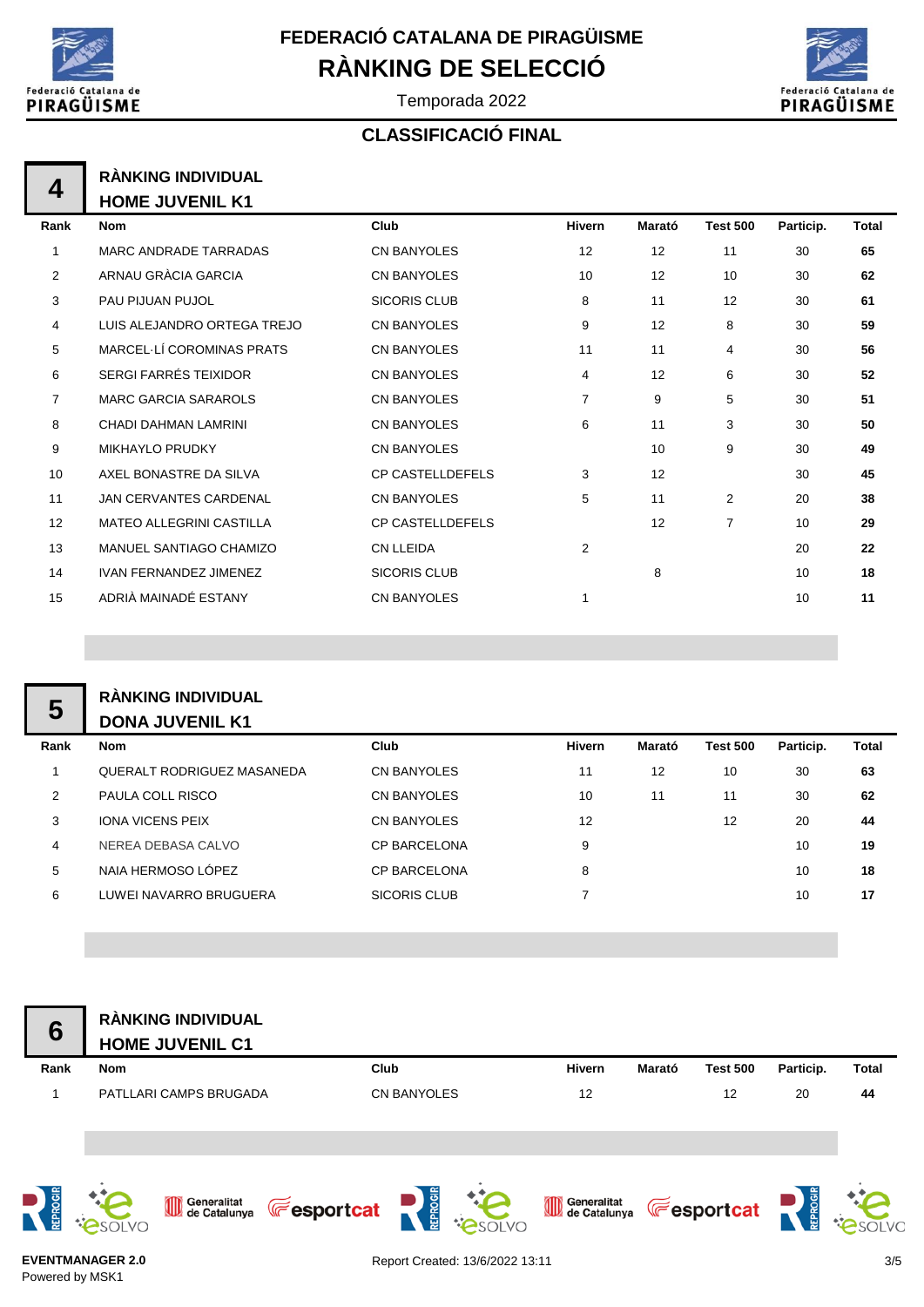



Temporada 2022

#### **CLASSIFICACIÓ FINAL**

| <b>RÀNKING INDIVIDUAL</b> |
|---------------------------|
| <b>HOME SÈNIOR K1</b>     |

| Rank           | <b>Nom</b>                          | Club                    | <b>Hivern</b>  | Marató | <b>Test 500</b> | Particip. | Total |
|----------------|-------------------------------------|-------------------------|----------------|--------|-----------------|-----------|-------|
|                | FERNANDO TABERNERO PEÑA             | <b>CP CASTELLDEFELS</b> | 5              | 9      | 10              | 30        | 54    |
| 2              | <b>MARC SERRA CARGOL</b>            | <b>CN BANYOLES</b>      | 10             | 12     | 11              | 20        | 53    |
| 3              | <b>XAVI MIRALLES PRATS</b>          | <b>SICORIS CLUB</b>     | 4              | 10     | 8               | 30        | 52    |
| 4              | <b>IGNACIO VICTORIA SANTACOLOMA</b> | <b>CP CASTELLDEFELS</b> | 9              | 8      |                 | 30        | 47    |
| 5              | POL BUSQUETS PUJOLAR                | <b>CN BANYOLES</b>      | 12             |        | 12              | 20        | 44    |
| 6              | <b>GERAD PLANELLES GRAU</b>         | <b>CP CASTELLDEFELS</b> | 3              |        | $\overline{7}$  | 30        | 40    |
| $\overline{7}$ | GUILLEM PARERA JOVÉ                 | <b>CN BANYOLES</b>      |                | 11     | 9               | 20        | 40    |
| 8              | OFIR CHINCHILLA HERNANDEZ           | <b>CN BANYOLES</b>      | 8              |        |                 | 20        | 28    |
| 9              | <b>DAVID MARTINEZ GIL</b>           | <b>CP CASTELLDEFELS</b> | $\overline{7}$ |        |                 | 20        | 27    |
| 10             | <b>IAN PEREZ MEDINA</b>             | <b>CP CASTELLDEFELS</b> | $\overline{2}$ |        |                 | 20        | 22    |
| 11             | ALBERT COROMINAS BERTRAN            | <b>CN BANYOLES</b>      | 11             |        |                 | 10        | 21    |
| 12             | RUBÉN MEJÍAS GONZALEZ               | <b>CN LLEIDA</b>        | $\mathbf 0$    |        |                 | 20        | 20    |
| 13             | <b>CARLOS RUIZ REYES</b>            | <b>CP BARCELONA</b>     | 6              |        |                 | 10        | 16    |
| 14             | <b>RAVIL SEBASTIAN PINAR</b>        | <b>CP CASTELLDEFELS</b> |                |        |                 | 10        | 11    |
| 15             | <b>JORDI TEIXIDO FELIPE</b>         | <b>SICORIS CLUB</b>     | $\mathbf 0$    |        |                 | 10        | 10    |
|                |                                     |                         |                |        |                 |           |       |

|                | <b>RÀNKING INDIVIDUAL</b>      |                         |        |        |                 |           |              |  |  |
|----------------|--------------------------------|-------------------------|--------|--------|-----------------|-----------|--------------|--|--|
| 8              | <b>DONA SÈNIOR K1</b>          |                         |        |        |                 |           |              |  |  |
| Rank           | <b>Nom</b>                     | Club                    | Hivern | Marató | <b>Test 500</b> | Particip. | <b>Total</b> |  |  |
|                | IRMA JULIÀ NOGUER              | <b>CN BANYOLES</b>      | 11     | 12     | 11              | 30        | 64           |  |  |
| 2              | ARES IZARD FORRELLAD           | <b>SICORIS CLUB</b>     | 10     | 11     | 10              | 30        | 61           |  |  |
| 3              | <b>ESTHER CAMPANALES FUSTE</b> | <b>CP CASTELLDEFELS</b> | 9      | 12     | 9               | 30        | 60           |  |  |
| 4              | PAULA LIS MUÑOZ                | <b>CP CASTELLDEFELS</b> | 8      | 12     | 8               | 30        | 58           |  |  |
| 5              | AURORA FIGUERAS PALOMERAS      | <b>CN BANYOLES</b>      | 12     | 12     | 12              | 20        | 56           |  |  |
| 6              | ALBA ORONICH MORANCHO          | <b>SICORIS CLUB</b>     |        | 11     |                 | 20        | 31           |  |  |
| $\overline{7}$ | <b>LAURA MIRALLES PRATS</b>    | SICORIS CLUB            |        | 11     |                 | 20        | 31           |  |  |
| 8              | ANDREA AGÜERA CRUZ             | <b>SICORIS CLUB</b>     |        |        |                 | 20        | 27           |  |  |
| 9              | MARTA GONZALEZ GALLEGO         | <b>CN LLEIDA</b>        | 6      |        |                 | 20        | 26           |  |  |
|                |                                |                         |        |        |                 |           |              |  |  |



Generalitat<br>de Catalunya



Generalitat **CE** esportcat





esoLvo